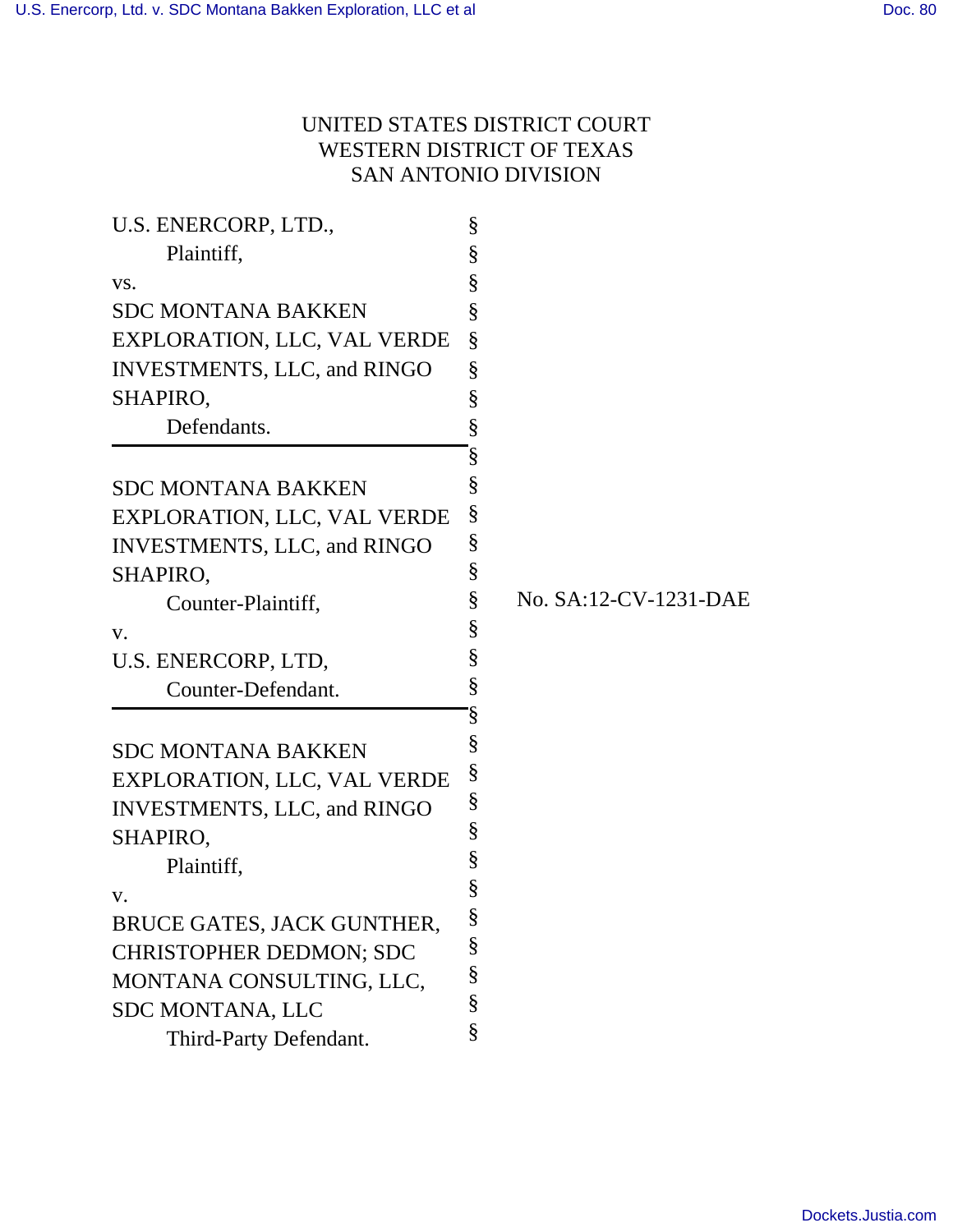# ORDER (1) GRANTING ENERCORP'S MOTION TO DISMISS; (2) GRANTING BRUCE GATES' MOTION TO DISMISS; AND (3) GRANTING JACK GUNTHER'S MOTION TO DISMISS

 U.S. Enercorp ("Enercorp") initially filed suit in state court ("the Enercorp Complaint") against SDC Montana Bakken Exploration, LLC; Val Verde Investments, LLC, and Ringo Shapiro (collectively, "Bakken"). (Dkt. # 1.) Bakken removed the case to federal court on December 31, 2012. (Id.) On February 11, 2013, Bakken filed a motion to dismiss the Enercorp Complaint. (Dkt. # 16.) After the parties submitted responses and replies, the Court heard argument on the motion to dismiss, granted the motion in part, denied the motion in part, and granted Enercorp leave to amend. (Dkt. # 37.)

 Shortly thereafter, Bakken filed a third-party complaint against Bruce Gates ("Gates"), Jack Gunther ("Gunther"), Christopher Dedmon ("Dedmon"), SDC Montana Consulting, LLC, and SDC Montana, LLC and also asserted counter-claims against Enercorp ("the Bakken Complaint"). (("Compl.," Dkt. # 40.) The pending motions from Enercorp, Gates, and Gunther each move to dismiss the sixth cause of action in the Bakken Complaint—Civil Conspiracy to Commit Fraud. (Dkt. ## 44, 46, 48.) Bakken did not respond to these motions to dismiss and stated in their ADR report that they "[have] not filed an opposition to the [motions] and [do] not intend to do so. We then anticipate that Mr. Gunther will be dismissed from the case and that the Sixth Cause of Action will be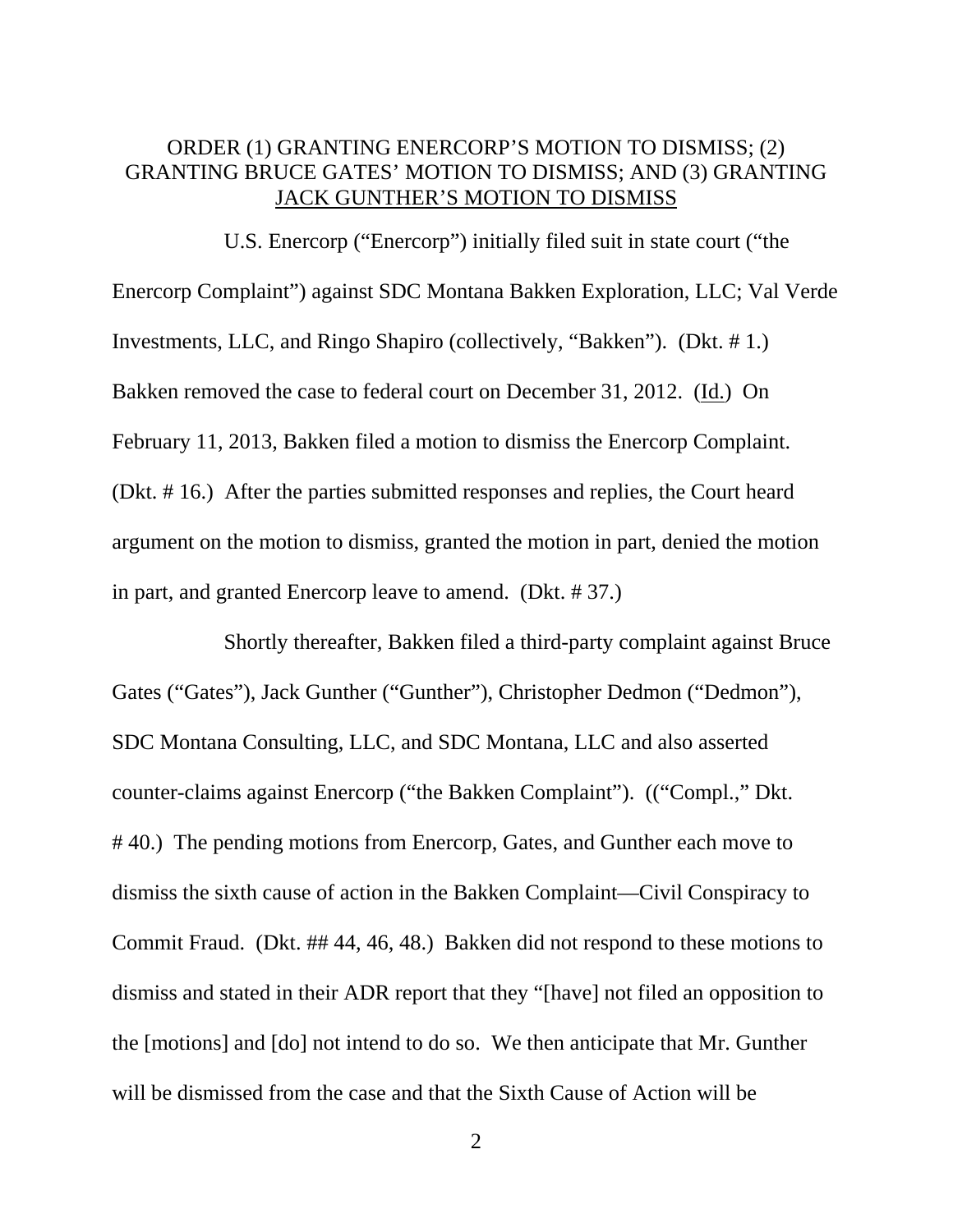dismissed against U.S. Enercorp and Mr. Gates as well." (Dkt. # 62 at 3.) Based on these statements and Bakken's lack of response, Enercorp, Gunther, and Gates filed an Advisory to the Court seeking to cancel the hearing on the motions to dismiss set for Monday, March 17, 2014 stating it would be a waste of the parties' and Court's time and resources. (Dkt. # 75.) The Court agrees and finds this matter suitable for disposition without a hearing pursuant to Local Rule 7(h).

#### BACKGROUND

 For the purposes of the pending motions to dismiss, the following facts are taken as true from the Bakken Complaint.<sup>1</sup> The Bakken Complaint alleges that Enercorp, Gunther, and Gates engaged "in a pattern of wrongful behavior designed to deprive Shapiro of the fruit of his labor and investments and to drive him into economic duress. (Compl. ¶ 21.) Accordingly, Shapiro alleges that a broker approached him to secure bridge financing to facilitate a transaction between SDC Montana Consulting, LLC and SDC Montana, LLC, controlled by Christopher Dedmon (collectively, "SDC Montana") and Enercorp and JL Resources (collectively, "the Drillers"). (Id. ¶¶ 24–27.) The transaction involved SDC Montana transferring specific mineral leases at a specific price in an area of

 $<sup>1</sup>$  As a note, the Enercorp Complaint alleges a very different set of circumstances.</sup> However, in determining whether the Bakken Complaint can survive a motion to dismiss, the well-pleaded facts in the Bakken Complaint are taken as true.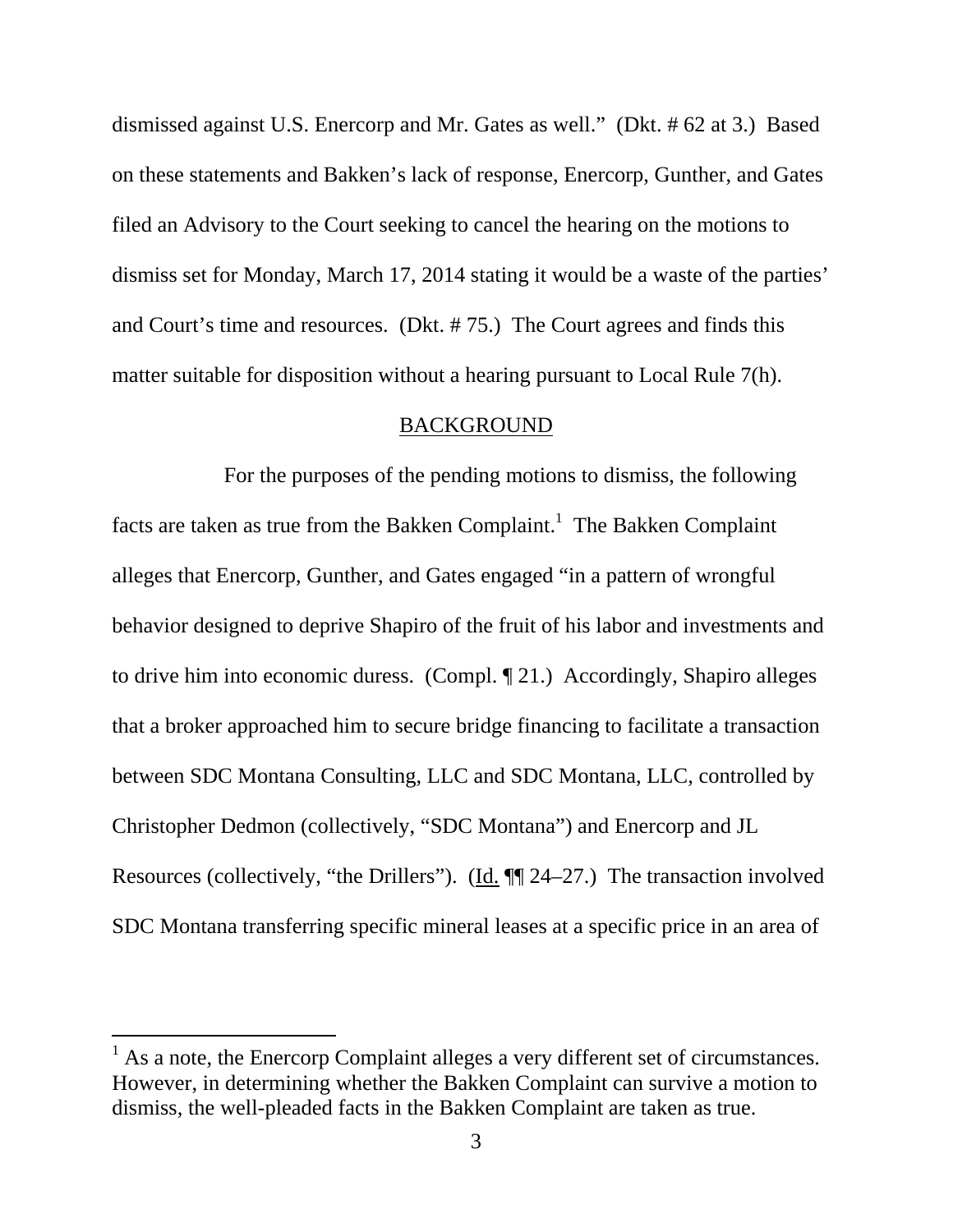Montana, known as the Bakken Play, to Dedmon, who would ultimately transfer the oil and gas rights to Enercorp pursuant to an Acquisition Agreement. (Id.)

 The Bakken Complaint states that SDC Montana required bridge financing because the cost of leasing the mineral acres had increased significantly since it entered into the contract with Dedmon. (Id. ¶ 28.) Dedmon represented that once SDC Montana acquired the relevant leases, Enercorp had an obligation to purchase them at \$750 per acre and that Shapiro would be repaid. (Dkt. # 29.)

 Shapiro initially loaned SDC Montana \$200,000.00, collateralizing the entire asset base, and provided assistance with the SDC Montana operation as a whole. (Id. ¶ 30.) In exchange, SDC Montana signed a personal guarantee, a note and a security agreement. (Id. ¶ 31.)

 The Bakken Complaint alleges that Shapiro and SDC Montana executed "Facility Agreement," because it became apparent that more flexibility was necessary in the lending instrument, and a Consulting Agreement. (Id.  $\P$ ] 33– 34.) Shapiro maintains that he continued to fund leases and loaned additional sums and that SDC Montana referred to him as the financial arm of SDC Montana during its business dealings. (Id. ¶¶ 34, 35.) Shapiro states that the Drillers had known all along that he was financing SDC Montana and raised no objections. (Id.  $\P$  42.)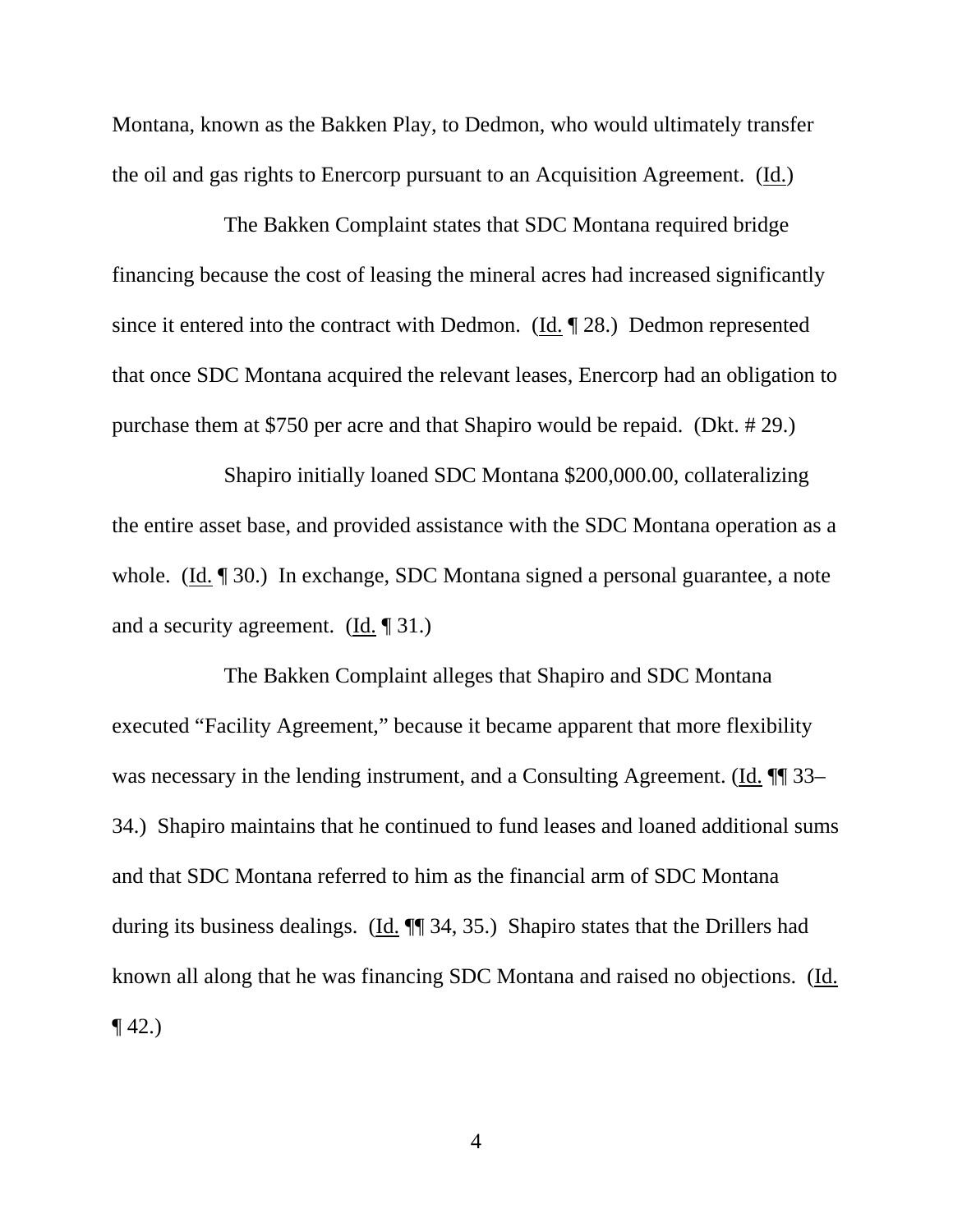Shapiro claims that as he began unraveling the "accounting mess" SDC Montana had created he encountered "conflicting reports, and incomplete account and record keeping materials." (Id. ¶ 37.) According to the Bakken Complaint, SDC Montana misrepresented themselves in leases prior to and during Shapiro's involvement. (Id. ¶ 38.) The Bakken Complaint alleges that SDC Montana improperly used the funds originally from Enercorp to fund leases outside of the buy areas outlined in the contracts.  $(\underline{Id}, \P 39)$ . After learning of these practices, Shapiro stopped funding the Facility Agreement. (Id. ¶ 40.)

 Shapiro subsequently learned that there were additional contracts between the Drillers and SDC Montana and that Enercorp and Gates owned portions of SDC Montana. (Id. ¶¶ 43–44.) Shapiro claims he made his concerns known to the Drillers, but the Drillers "offered no intention of performing on their contracts with SDC at any level."  $(\underline{Id}, \P 45.)$ 

 Subsequently, all the parties, led by Shapiro, met to clear up the issues. (Id. ¶ 46.) Shapiro states that a copy of the Facility Agreement was then provided to Gates, even though "SDC [Montana] had already clarified the extent of its relationship with Shapiro earlier." (Id. ¶ 47.) Shapiro then met with Bruce Gates "to get [himself] out of the deal entirely." Shapiro states that Bruce Gates then agreed to fund SDC Montana's "loan amount plus the interest and fees owed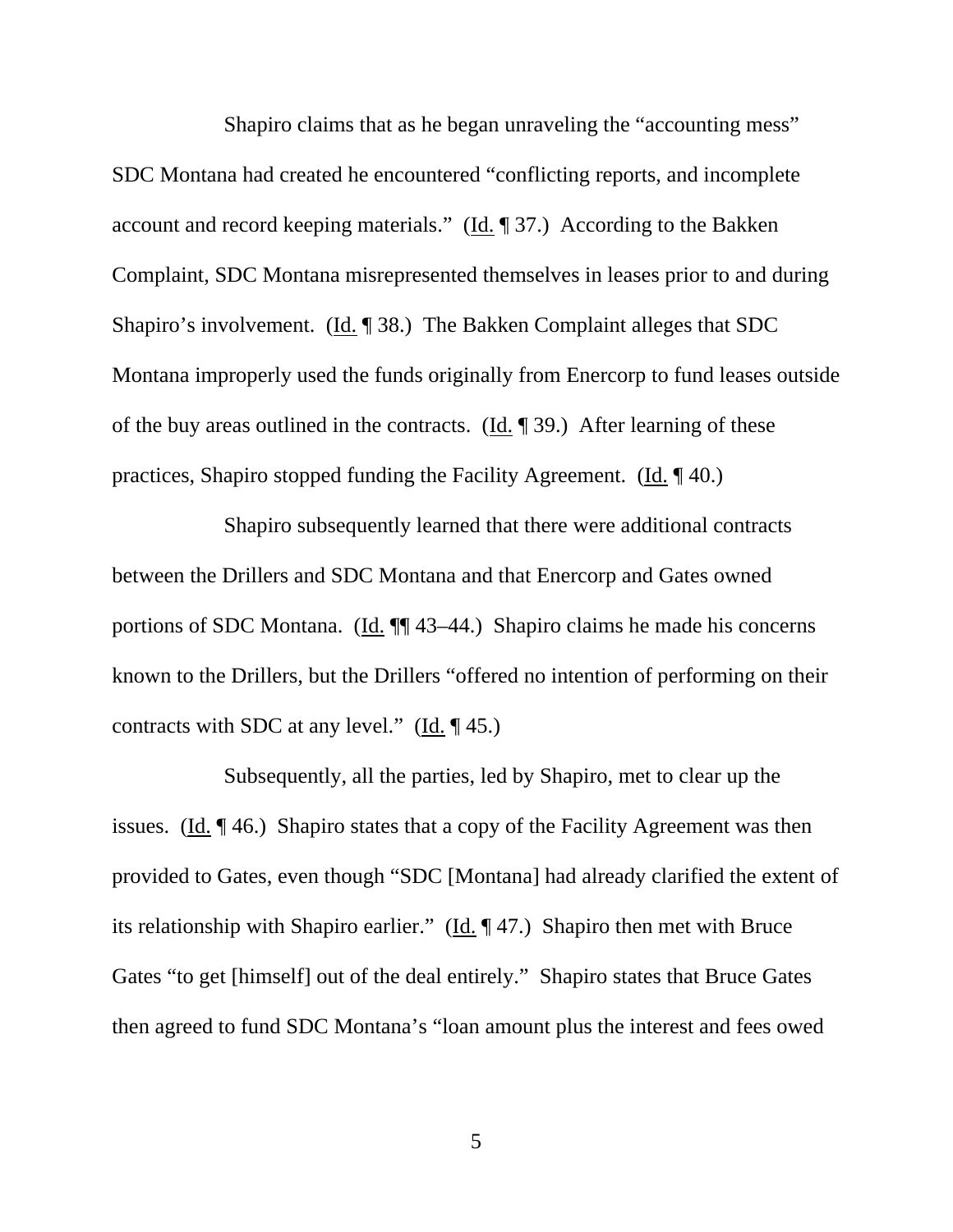to Shapiro at that time in exchange for an assignment of the collateral obtained through his agreements with [SDC Montana]." (Id. ¶ 49.)

 Shapiro alleges that Bruce Gates never performed, forcing him to "foreclose on the assets and look to other means to recoup this defaulted loan." (Id. ¶ 52.) Shapiro argues he was left with only disadvantageous choices, the best of which was to work with the Drillers to sell the relevant land to a third party. (Id. ¶¶ 53–55.) Shapiro alleges that the Drillers' actions forced him to go along with this plan. (Id.  $\parallel$  58.)

 Southwestern Energy Production Company ("SEPCO") became interested in the land. (Id. ¶ 60.) Shapiro states that Enercorp said that SEPCO would only deal with Enercorp in the ensuing negotiations because of Dedmon's "checkered past." (Id. ¶¶ 62–63.) Shapiro alleges Bruce Gates used this as an excuse to "hijack" the process and that he only agreed to the Collaboration Agreement in an effort to sell the land quickly. (Id. ¶¶ 63–64.) Shapiro claims he was forced to make major concessions on price and participation in order to expedite the negotiations. (Id. ¶ 65.) Moreover, Shapiro states he only agreed to these conditions because Enercorp and Gates assured him that he would get paid according to the terms of the Collaboration Agreement. (Id.) Shapiro maintains that SEPCO declared the deal a success, but claims that Enercorp distributed the ensuing initial option payment of approximately \$1,600,000 to him without a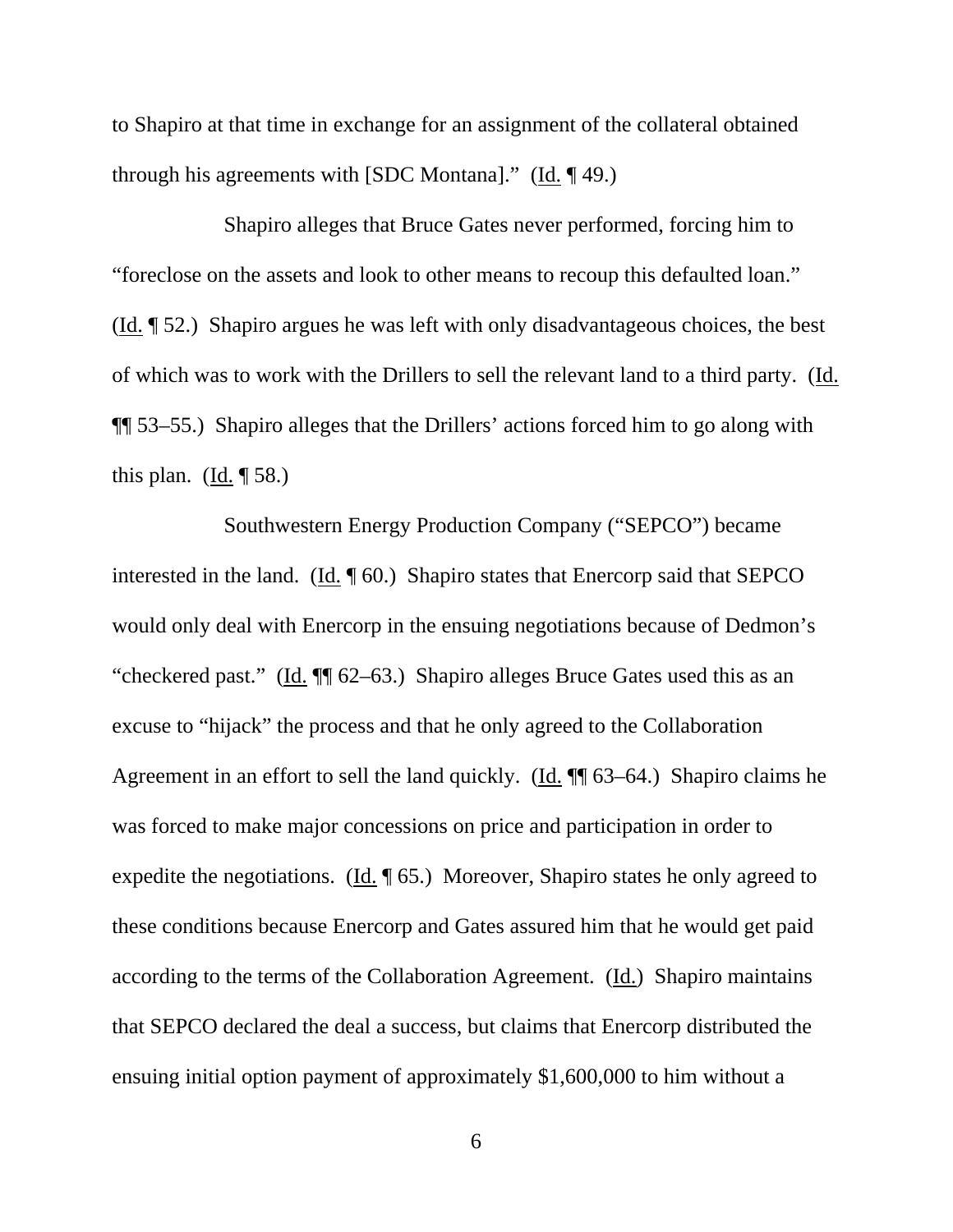proper accounting. (Id. ¶¶ 69–70.) Then, as the remaining land was leased, SEPCO paid Enercorp, but Enercorp never paid Shapiro his share. (Id. ¶¶ 71, 73.) Similarly, Shapiro maintains that Enercorp never provided the assignment relating to the overrides that he was owed. (Id. ¶ 74.) Shapiro alleges that Enercorp has not only breached the Collaboration Agreement, but also that Enercorp never intended to comply with it in the first place. (Id. ¶¶ 75–76.) Additionally, Shapiro claims that Gates, Turner, and Guenther conspired together to defraud Shapiro by withholding money due under the Collaboration Agreement and providing him with false information.  $(\underline{Id}, \P 77)$ .

#### LEGAL STANDARD

 A proper pleading under the Federal Rules of Civil Procedure must contain a "short and plain statement of the claim showing that the pleader is entitled to relief." Fed. R. Civ. P. 8(a)(2). "[T]he pleading standard Rule 8 announces does not require 'detailed factual allegations,' but it demands more than an unadorned, the-defendant-unlawfully-harmed-me accusation." Bell Atl. Corp. v. Twombly, 550 U.S. 544, 555 (2007). The complaint must contain more than mere "labels and conclusions" or "a formulaic recitation of the elements of a cause of action." Ashcroft v. Iqbal, 556 U.S. 662, 678 (2009) (citing Twombly, 550 U.S. at 555).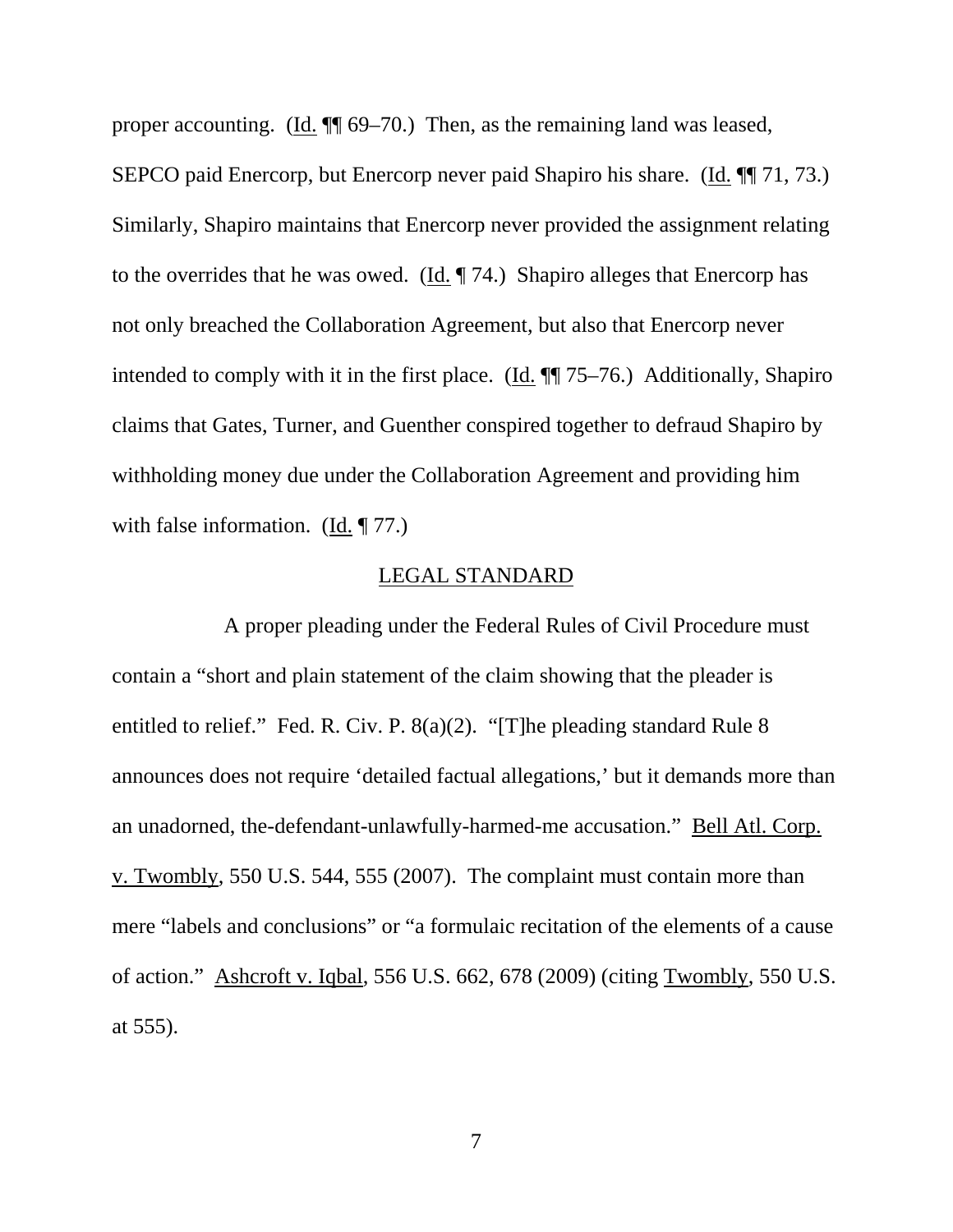In reviewing a motion to dismiss, the Court accepts as true all of the well-pleaded factual allegations in the complaint. See id. at 678.

 In order to survive a motion to dismiss, a claim must allege "enough facts to state a claim to relief that is plausible on its face." Twombly, 550 U.S. at 547. "A claim has facial plausibility when the plaintiff pleads factual content that allows the court to draw the reasonable inference that the defendant is liable for the misconduct alleged." Iqbal, 556 U.S. at 677.

 In adjudicating a motion to dismiss, the Court considers only the pleadings and those matters of which it may take judicial notice under Rule 201 of the Federal Rules of Evidence. Lovelace v. Software Spectrum Inc., 78 F.3d 1015, 1018–19 (5th Cir. 1996) (adopting a rule that a court in a securities fraud action may take judicial notice of relevant public disclosure documents required to be filed with the SEC); Hurd v. BAC Home Loans Servicing, LP, 880 F.Supp. 2d 747, 758 (N.D. Tex. 2012) (taking judicial notice of matters of public record and considering documents attached to a motion to dismiss as part of the pleadings because they were central to the claims in the complaint).

 Additionally, when a party alleges fraud, the complaint must meet the heightened pleading standards set forth in Federal Rule of Civil Procedure 9(b). Rule 9(b) requires that a party pleading fraud or mistake "must state with particularity the circumstances constituting fraud or mistake." Fed. R. Civ. P. 9(b).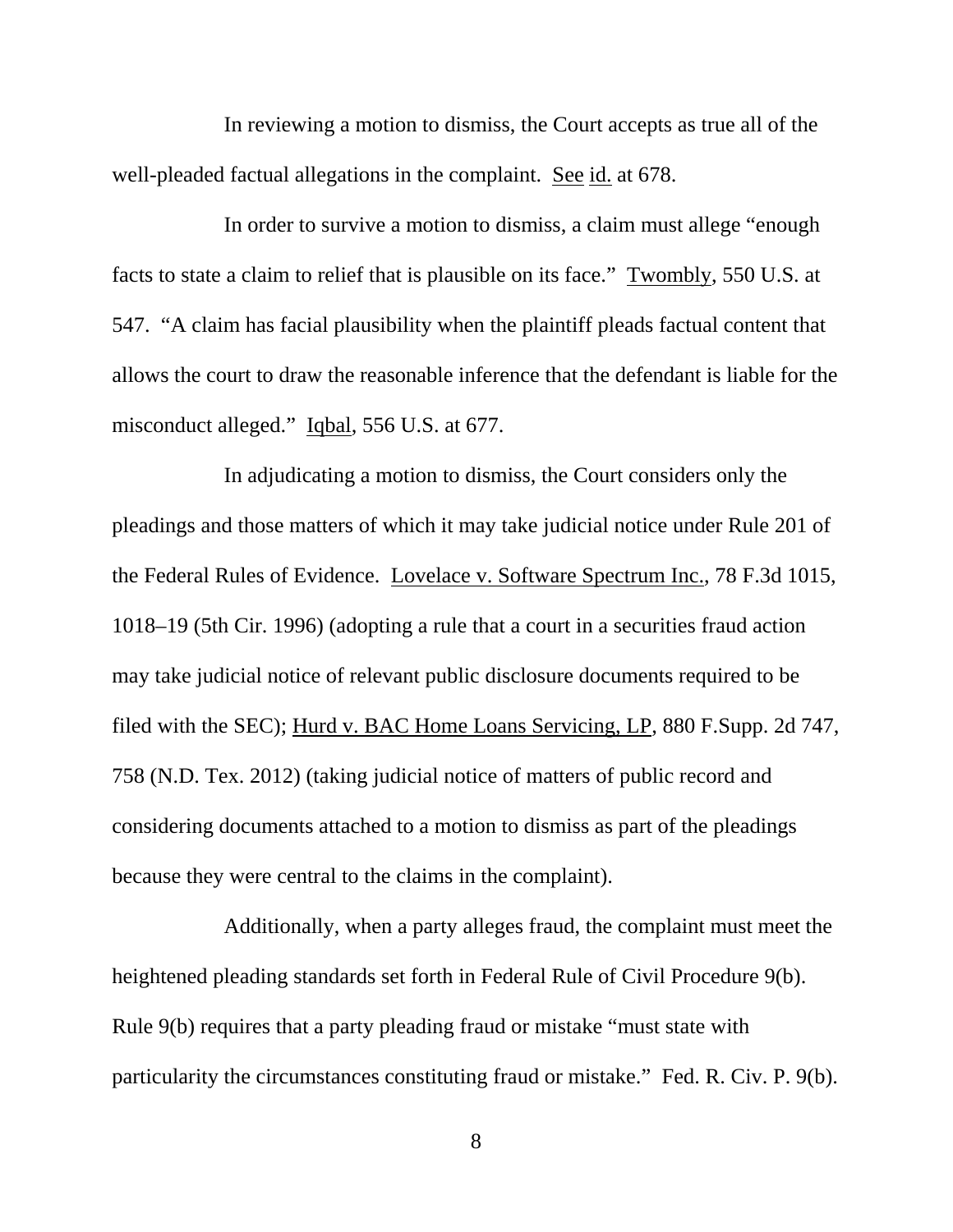#### DISCUSSION

## I. Local Rule  $CV-7(e)(2)$

The Court first notes that pursuant to Local Rule  $7(e)(2)$ , "[i]f there is no response filed within the time period prescribed by this rule, the court may grant the motion as unopposed." W.D. Tex. Civ. R. 7(e)(2). Plaintiffs never filed a Response, let alone within the fourteen days permitted by the local rule. Nonetheless, the Court will independently examine the merits of Defendant's Motion to Dismiss.

### II. Motions to Dismiss

 Enercorp, Gates, and Gunther have moved to dismiss the sixth cause of action in the Shapiro Complaint—Civil Conspiracy to Commit Fraud. (Dkt. ## 44, 46, 48.) A pleading alleging civil conspiracy to commit fraud must meet the heightened pleading standard of Federal Rule of Civil Procedure 9(b). Castillo v. First City Bancorporation of Texas, Inc., 43 F.3d 953, 961 (5th Cir. 1994).

 The Bakken Complaint alleges that (1) Enercorp, Gates, Turner, and Gunther "formed a conspiracy to defraud Shapiro from monies owed to him under the Collaboration Agreement;" (2) Enercorp, Gates, Turner, and Gunther "meet on a monthly basis to discuss the business of [Enercorp]"; (3) Enercorp, Gates, Turner, and Gunther "conspired to provide materially false information to Shapiro with the intent that Shapiro [would] be deceived about the amount of money owed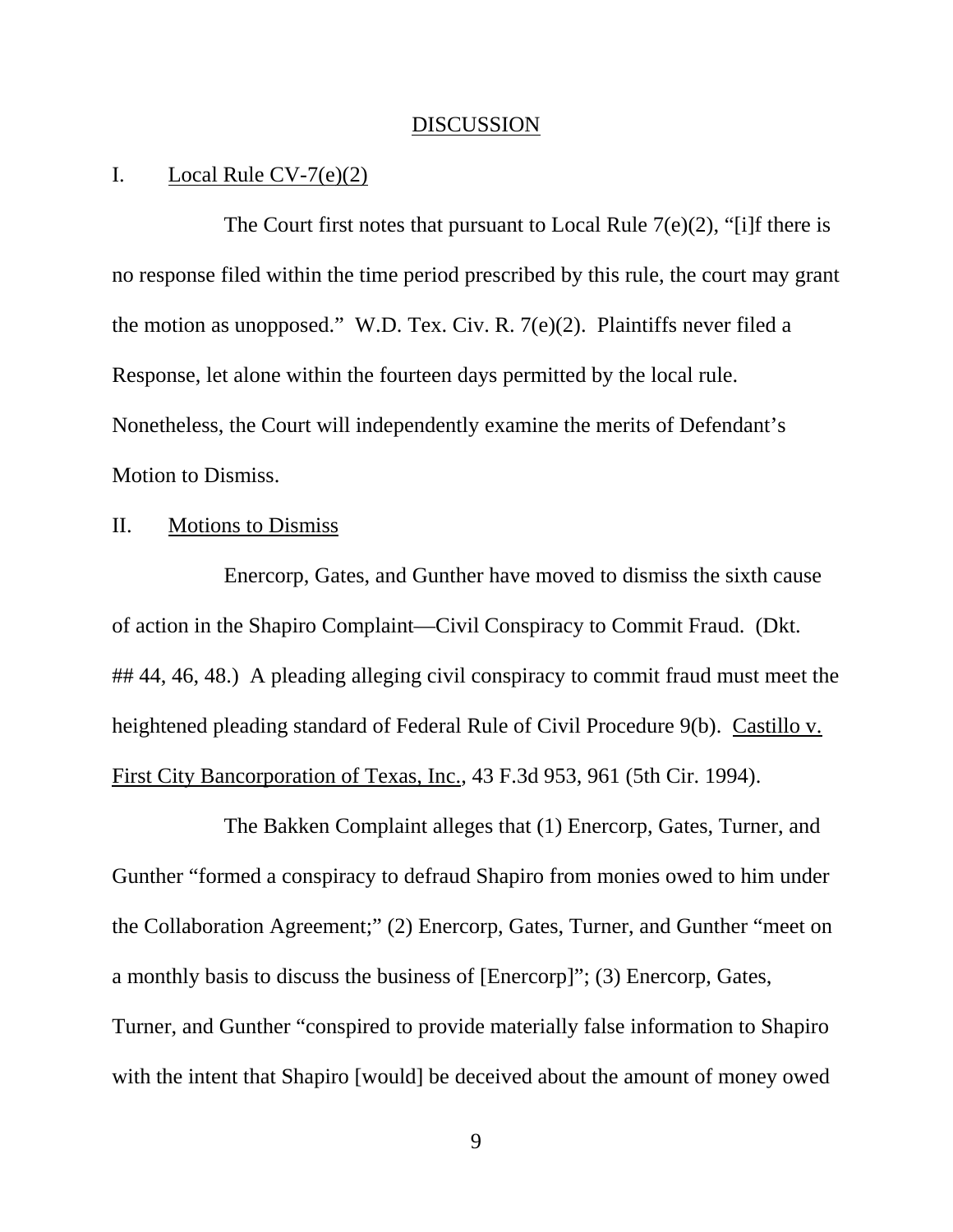to him;" (4) "materially false information [was] given to Shapiro to induce Shapiro to believe that Shapiro is owed less money than he actually is;" (5) Enercorp, Gates, Turner, and Gunther knew of the conspiracy and participated in it; (6) Enercorp and Gates then communicated the information to Shapiro in furtherance of the conspiracy knowing it was false or with reckless disregard for its veracity; and (7) Enercorp and Gates intended Shapiro to rely on it, and Shapiro did rely on it, and was damaged. (Compl.  $\P$ [141–150.)

 "[A] plaintiff alleging a conspiracy to commit fraud must plead with particularity the conspiracy as well as the overt acts . . . taken in furtherance of the conspiracy." Davis v. Karl, No. 10–875, 2010 WL 3312587, at \*3 (E.D. La. Aug. 19, 2010); Sullivan v. Leor Energy, LLC, 600 F.3d 542, 550–551 (5th Cir. 2010) (applying the heightened pleading requirements of Rule 9(b) to state law claims for fraud). "To establish a civil conspiracy to commit fraud, [a party] must establish (1) a combination of two or more persons; (2) seeking to accomplish an unlawful purpose or a lawful purpose by unlawful means; (3) having a meeting of minds on the object or course of action; (4) who commit one or more unlawful, overt acts; (5) proximately resulting in damages." Van Duzer v. U.S. Bank Nat. Ass'n, ---F. Supp. 2d ----, 2014 WL 357878, at \*15 (S.D. Tex. Jan. 31, 2014); P. McGregor Enterprises, Inc. v. Hicks Const. Group, LLC, 420 S.W.3d 45, 52 (Tex. App. 2012) ("A conspiracy to defraud on the part of two or more persons means a common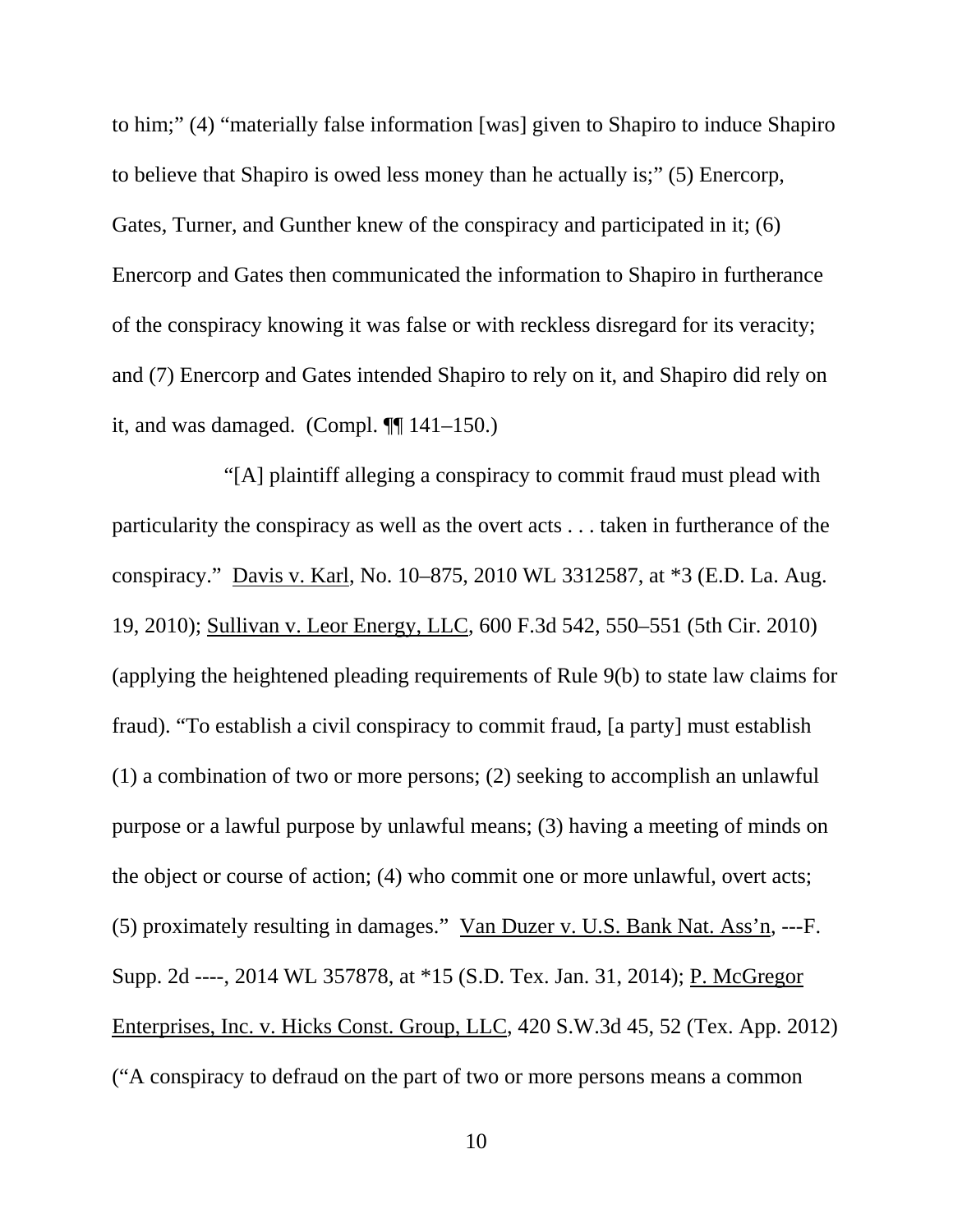purpose, supported by a concerted action to defraud, that each has the intent to do it, and that it is common to each of them, and each has the understanding that the other has that purpose." (internal quotation marks omitted)).

 The Bakken Complaint does not meet the heightened pleading standards required by Rule 9(b). First, the Bakken Complaint alleges that the monthly meetings of Enercorp, Gates, Turner, and Gunther to discuss Enercorp's business was an overt act in furtherance of the conspiracy. (Compl. ¶ 143.) It is unclear how Enercorp could attend the meeting owing to the fact it is a legal entity; nonetheless, the fact these individuals met to discuss Enercorp's business does not support a claim for conspiracy to commit fraud. Rather, the allegation indicates that these meetings were, in fact, business meetings. The Bakken Complaint does not plead any facts supporting a conspiracy to commit an unlawful act or a meeting of the minds on the object of the conspiracy or course of action.

 Second, the Bakken Complaint alleges that Enercorp, Gates, Turner, and Gunther conspired to provide Shapiro with material information they knew to be false (or recklessly disregarded the possibility it was false) with the intention that he rely on it. (Id. ¶¶ 144–45.) This claim fails to satisfy the heightened pleading requirements of Rule 9(b). The Bakken Complaint's allegation is disturbingly vague—he only claims that Enercorp, Gates, Turner, and Gunther provided "materially false information" that induced Shapiro to believe he was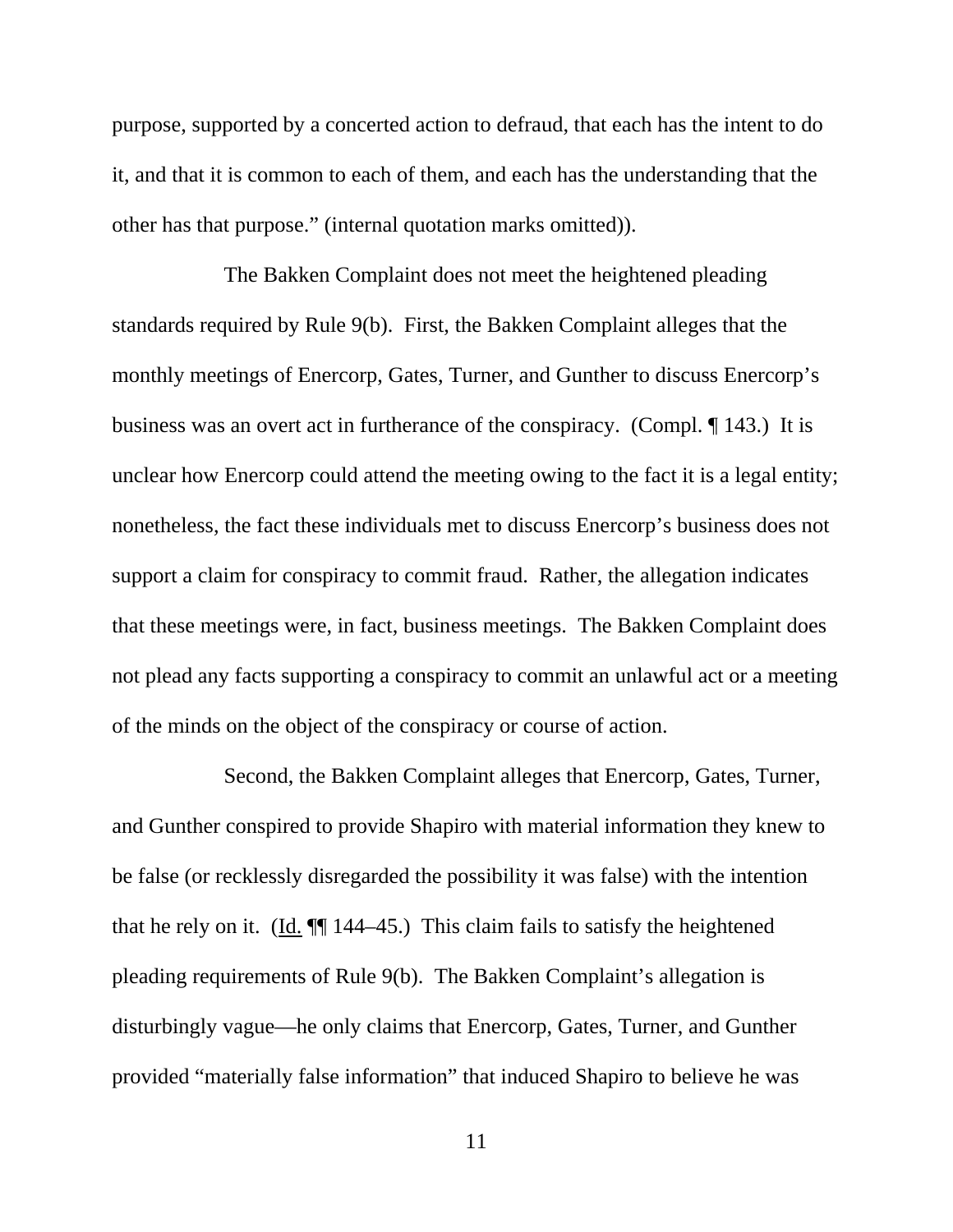owed less money. (Id. ¶ 145.) The Bakken Complaint makes no mention of the type of information this was, what form he received it in, or even who specifically provided it to him.

 The Bakken Complaint fails to plead the required elements of civil conspiracy to commit fraud with sufficient particularity under Rule 9(b) to withstand a motion to dismiss. The Bakken Complaint lacks any facts supporting a meeting of the minds and does not plead with particularity any overt act taken in furtherance of the alleged conspiracy. Therefore, the Court **GRANTS** the Motions to Dismiss (Dkt. ## 44, 46, 48).